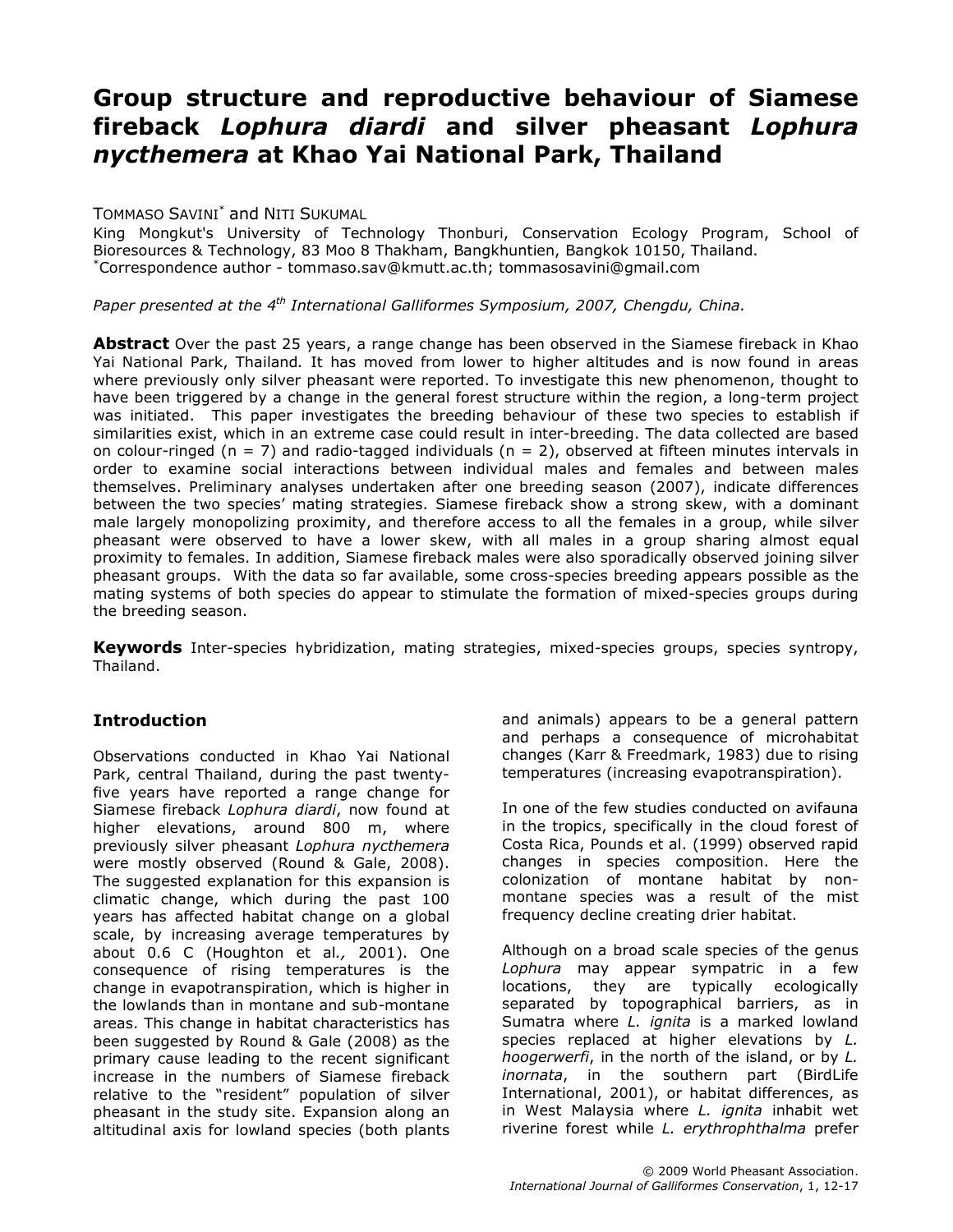drier slopes (Davison, 1981). Silver pheasant and Siamese fireback appear sympatric in their wide range, but ecologically segregated. In Laos they are naturally segregated by different elevations with silver pheasant usually predominating at 500 m or above while Siamese fireback are found in the lowlands (Thewlis et al., 1998). A similar segregation pattern has been so far observed in Thailand (Lekagul & Round, 1991), with the exception of Khao Yai National park (Round & Gale, 2008).

In Vietnam, where encounters between the two Lophura species have sporadically occurred, hybridization was observed, resulting in the former L. imperialis (Hennache et al., 2003) once considered a critically endangered species (McGowan & Garson, 1995).

In this work we present the preliminary results of an ongoing study focusing on the effects of a recently observed "forced" sympatry between the two congeneric species, Siamese fireback and silver pheasant in Khao Yai National Park. Our goal is to evaluate the possibility of hybridization between these two species now living in "forced" syntopy. In order to define the risk of hybridization between the two species, we first hypothesize an overlap in their mating period and then strong similarities in their mating strategies and in the social composition during their mating periods.

# Methods

#### Study site

The study was started in January 2007 at the Mo Singto Long Term Biodiversity Research Plot, Khao Yai National Park, Thailand (2,168 km<sup>2</sup>; 101°22' E, 14°26' N), in slightly hilly terrain, 730 - 890 m above sea level (for details regarding the plot see Brockelman et al., 2002). Khao Yai is largely a seasonally wet, evergreen forest (Kerby et al., 2000; Kitamura et al., 2004). Based on data from 2000 to 2004 it experiences a distinct dry season (November – April) and wet season (May – October) with an average precipitation of 2697 mm (range 2976 to 2297 mm) (Savini et al., in press a). Average daily temperatures varied annually between 18.7° C and 28.3° C, and mean humidity ranged from 64.6% during the dry season to 77.1% during the wet season (Savini et al., in press a).

#### Study species

Both pheasant species found in syntopy in Khao Yai National Park, silver pheasant (SPH) and Siamese fireback (SMF) are found sympatrically over much of their southeastern range (Dickinson, 2003). In their range in Thailand these two species are largely segregated by elevation and, consequently, it can be assumed by habitat moisture. Silver pheasant have a montane and submontane distribution, with elevations of 700 m and above, while the Siamese fireback is characteristically a lowland species, inhabiting forest in plains and foothills to a maximum elevation of 700 m (Lekagul & Round, 1991; Robson, 2000).

#### Animal capture and marking

From January 2006 onwards pheasants were caught using mist-nets and snare traps made from bamboo and soft polyester string. Mist nets were set on the ground to a height of approximately 3 m. We used a net of 12 m, 3 shelves, 2.75 m high with mesh of 150 mm. All pheasants caught were ringed with Thai Royal Forest Department (RFD) (now Department of National Park, Wildlife and Plant Conservation) metal rings (11A size), and colour-banded with a two-colour combination on the left leg and one colour-ring and a metal ring on the right leg, so as to facilitate individual identification in the field. Each bird was weighed, measured and examined for stage of moult.

From May 2007 birds were fitted with 15-gram, radio transmitters, model RI-2B with a life span of 24 months and made by Holohil Systems Ltd. The RI-2B is designed as a necklace-mounted transmitter. The transmitter rests on the bird's breast while the antenna loops around the neck and emerges behind the head. The collar is made of flexible elastic attached to the transmitter at two points.

#### Group composition

Data on pheasant group composition were collected both ad libitum by all researchers working on the botanical plot as well as by the authors when conducting specific searches for pheasants. Once a group was detected, data on species and sex composition, time of observation, group location and presence of marked birds were recorded.

#### Mating behaviour

When marked birds were present in a group, 15-minute focal sampling (Altman, 1974) was used to record mating behaviour. We recorded data on proximity between males and females. In this regard we considered the focal male as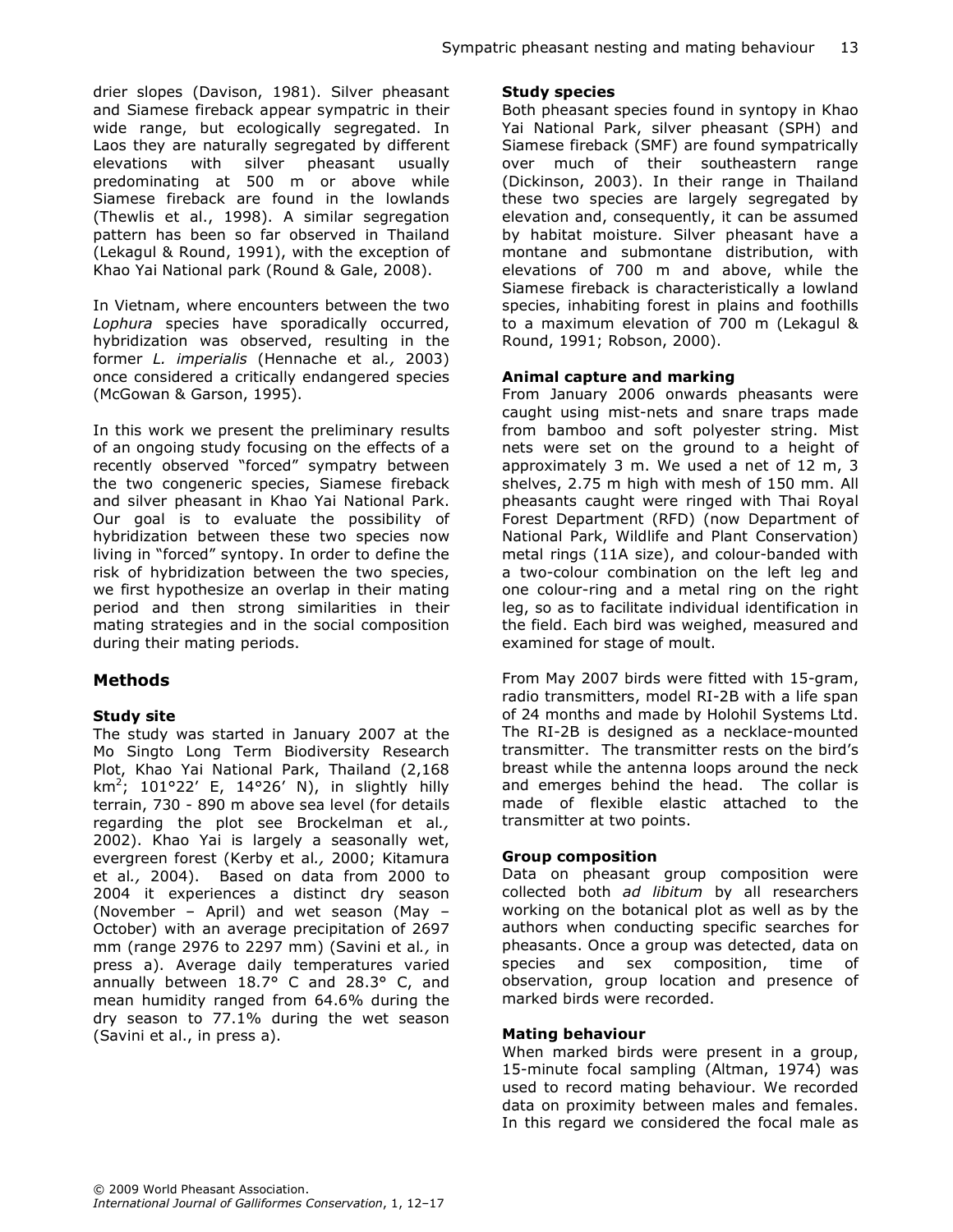at the centre of a circle and we repeatedly recorded the position of females, and other males, in hypothetical circles of 0.5, 1, 2, 5, 10 and 20 m radius respectively. Proximity was here used as a proxy for male access to females as copulation is rarely observed in the wild due to their short duration.

#### Statistical analysis

Due to relatively small sample sizes, data were analysed with non parametric tests such as Mann-Whitney U tests and Wilcoxon test to compare differences in group sizes and proximities between individuals using SPSS (version 13.0) and R (version 2.8.1) software.

#### Results

#### Group composition and dynamics

During the entire mating season (January to May) group size was generally similar between the two species (Mann-Whitney U,  $Z = -0.742$ ,  $n = 10$ ,  $P = 0.548$ ) as was the sex ratio (Mann-Whitney U,  $Z = -0.841$ ,  $n = 10$ ,  $P = 0.421$ ) suggesting no significant difference in social structure (TABLE 1). During just the months of January and February, when peak mating activity was recorded for both species, a relatively high number of solitary SMF males were observed (average 44% of social units, n  $=$  23, s.e.  $=$  6). These male units were primarily composed of one male (rarely 2 males). For SPH the average proportion of solitary males was much lower (average 17%,  $n = 12$ ,  $SE = \pm 3$ ).

#### Mating behaviour and group cohesion

Proximity to females between males of the same group differed between the two species (FIG. 1). For SMF there was a significant difference between proximity of males and females (Wilcoxon test,  $W = 214$ , n = 28, P = 0.0019), where one male was always in closer proximity to females, relative to the other males present, but not for SPH (Wilcoxon test,  $W = 314.5$ , n = 24,  $P = 0.4664$ ).

#### Mixed-species groups

Two mixed-species groups were observed on four occasions during the study period. In all events they consisted of a SPH stable social unit with a male SMF attending it. In detail: Group A (1 male and 2 female SPH plus 1 male SMF) was observed three times. On one occasion the Siamese fireback male participated in vocal interactions with the rest of the group. Group B (1 male 2 females and 7 chicks of silver and 1 male fireback) was observed once,

and on this occasion the two males were fighting.



FIG. 1 Variation in distance between males and females within each social unit between Siamese fireback (A) and silver pheasant (B).

#### **Discussion**

Our results show overall similarities between the number of individuals in a social unit as well as the sex ratio between two pheasant species. However, the percentage of social units composed of floaters, solitary animals excluded by stable groups, or in a few cases by a pair of floaters, during the peak of the mating season varied between the two species, with Siamese fireback showing a much higher proportion than silver pheasant (TABLE 1). From the point of view of access to females, measured as proximity between males and females, there appears to be a difference between the two species. In SMF, the proximity to females by the two males present in a single social unit was significantly different meaning that one male was consistently closer to the females and might have greater access to them. In SPH no significant difference was found in the proximity of different males to the females within the same social unit suggesting that in this case, both males have similar potential access to females.

From a cost-benefit point of view, we can expect a multi-male multi-female social unit to be stable if, and only if, the minimum value in copulation share requested by a subordinate male, defined as "Pmin", is equal to or less than the maximum share granted by the dominant male, defined as "Pmax", (Johnstone, 2000). A social unit will be defined as having a "high skew" when the dominant male monopolizes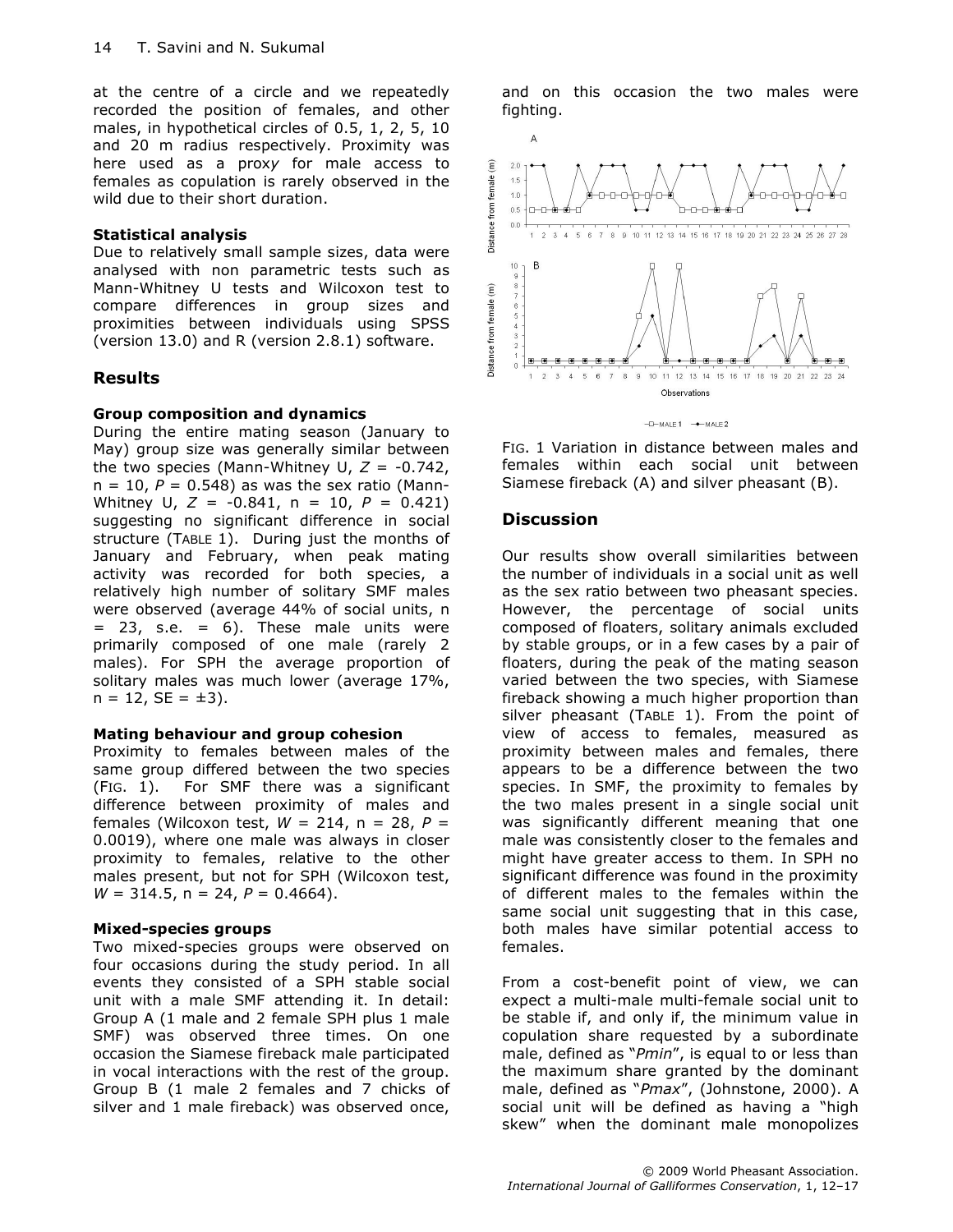most of the copulations, while a "low skew" will be the result of a large share in copulations between the different males in the unit. The factors defining the copulation share may vary between dominant and subordinate males as "Pmax" will be related to the extent a dominant male needs the presence of subordinate males, while "Pmin" will depend on the need of

| TABLE 1 Group composition for L. nycthemera and L. diardi at the Mo Singhto Long Term Biodiversity |  |  |  |  |  |
|----------------------------------------------------------------------------------------------------|--|--|--|--|--|
| Plot (Khao Yai National Park, Thailand).                                                           |  |  |  |  |  |

| Species       | Month | Group size<br>(average) | Sex ratio<br>(male/female) (observed) (observed) | Group          | Floater |
|---------------|-------|-------------------------|--------------------------------------------------|----------------|---------|
| L. nycthemera | Jan   | 4.1                     | 1/1.3                                            | 6              |         |
|               | Feb   | 3.9                     | 1/1.3                                            | 4              |         |
|               | Mar   | 3.6                     | 1/1.2                                            | $\overline{2}$ | 4       |
|               | Apr   | 3                       | 1/0.8                                            |                | 7       |
|               | May   | 3.5                     | 1/0.7                                            | 0              | 2       |
| L. diardi     | Jan   | 4                       | 1/0.8                                            | 8              | 5       |
|               | Feb   | 4                       | 1/1.6                                            | 9              | 5       |
|               | Mar   | 3                       | 1/1                                              | 10             | 1       |
|               | Apr   | 3                       | 1/0.5                                            | 15             | 5       |
|               | May   | 0                       | 0                                                | 6              | 9       |

subordinates to remain in the social unit. In cases where the subordinate males receive less than a minimum share in reproduction, it will be best for them to depart the group and try to breed elsewhere. On the other hand, if the dominant male has to concede a higher share than is expected it will be best for him to evict the subordinates (Vehrencamp, 1983; Johnstone & Cant, 1999; Johnstone, 2000).

Several factors have been suggested as defining the amount of copulation share. (1) The origin of each adult male within the social unit: parental relationships have been explained as one mediating factor in the sharing of copulations as shown in African lions Panthera leo (Packer et al, 1991) and in white-browed scrub wrens Sericornis frontalis (Whittingham et al., 1997) where closely related males show a higher skew in reproduction versus "outsiders", as the gain in inclusive fitness for subordinates (Clutton-Brock, 1998) will maintain them in the social unit. (2) The cooperation in territorial defence is often explained as a way extra males might collaborate with the breeding animals in order to remain in the home range (Cockburn, 1998). (3) Simple territorial defence can be combined with overall habitat quality. In low quality habitat, home ranges have to be expanded to meet the needs of reproductive females and

extra help in territorial defence is required as shown in the pukeko, Porphyrio porphyrio (Jamieson, 1997).

Currently our preliminary results show the presence of high reproductive skew in Siamese fireback and low reproductive skew in silver pheasant. However, we are not yet able to explain why this difference in mating system occurs. As their home ranges appear too large compared with their daily travel route (Sukumal, unpublished data), the assumption proposed by Mitani & Rodman (1979) for territorial behaviour, for which animals should travel a daily travel route long enough to ensure the encounter of their territory boundary at least once a day, can be rejected for both species. We can exclude then that the factor triggering this reproductive skew is to be found in various levels of help needed by dominant males in maintaining territories (Jamieson, 1997; Cockburn, 1998). Future work will focus on investigating the risk of dominance take over, together with the cost of a floater status, for which both dominant males and subordinate will need to "cooperate". Furthermore, genetic relationships among animals in the study area are still completely unknown and thus the inclusive fitness hypothesis proposed by Packer et al. (1991) cannot currently be tested.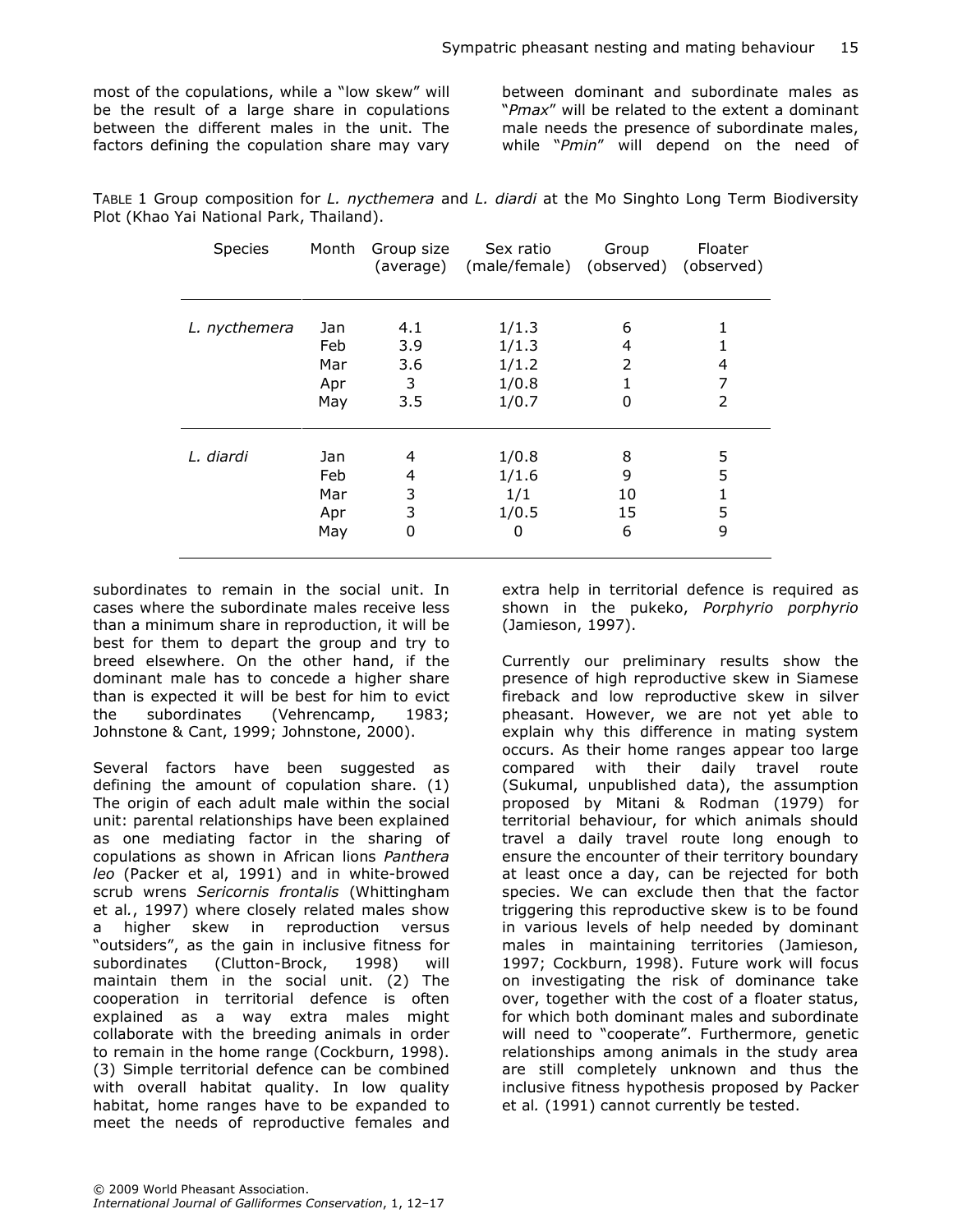The striking difference we observed in the mating organization between the two species might explain the specific presence of mixedspecies social units we have observed. Although the number of social units showing both pheasant species are relatively few, with only two units observed over a year study period, they appear to be relatively stable with strong interactions among the individuals, calling and fighting. What appears interesting is the composition of these groups with each time a Siamese fireback male, possibly a floater ejected by a dominant Siamese fireback male, aggregating with a silver pheasant social unit.

Aware of the fact that the sample size is small, we however can hypothesize that such a social constellation might be the result of the difference in skew level between the two species. Subordinate Siamese fireback males, who face ejection pressure in their conspecific groups, might migrate to silver pheasant groups where such pressure is reduced and will reduce the costs incurred as floaters.

It is still unknown if the two species can crossbreed, as, so far, no hybrids have been observed in the area. However, what we have observed, although based on a limited data set, does not exclude the possibility of such an event taking place as already observed in captivity producing sterile females and fecund males (Ghigi, 1968).

In order to test the possibility of cross-breeding we first hypothesized a strong overlap in their mating period. For both species, peak mating strongly overlap even if a slight variation is observed with Siamese fireback females initiating nests slightly earlier than Silver pheasant. We also hypothesized a strong similarity in their mating strategies and social composition. While social composition is rather similar (TABLE 1), mating strategies differ between the two species but in a way that may stimulate the formation of mixed-species social units in which strong interactions are observed and the risk of cross-breeding cannot be excluded.

# Acknowledgements

We are grateful to the Department of National Park, Wildlife and Plant Conservation and the superintendents of Khao Yai National Park for their hospitality in allowing us to conduct research in Khao Yai. The National Research Council facilitated our work in Thailand by granting research permissions. S. Nimnuan, M. Pliu-sungnoen, K. Pobprasert, W.

Sankamethawee, K. Tokue and D. Khamcha provided valuable help in detecting birds in the field. A.J. Pierce and W. Klinklai provided valuable help in catching and ringing birds. G.A. Gale and P.D. Round provided valuable comments in the various stages of the research. G.A. Gale helped improve the English. The research was supported by the Biodiversity Research and Training Programme (BRT R\_349004 and R\_346004).

# References

- ALTMANN, J. (1974) Observational study of behaviour: sampling methods. Behaviour, 49, 227-267.
- BIRDLIFE INTERNATIONAL (2001) Threatened birds of Asia: the BirdLife International Red Data Book. BirdLife International Cambridge, UK.
- BROCKELMAN, W.Y., SANTISUK, T., NAN, C. & SUCKASEAM, C. (2002) Monitoring plantanimal relations on the Mo-singto Long Term Biodiversity Research Plot. Final report to the Biodiversity Research & Training Program, Thailand Research Fund, and BIOTEC, NSTDA.
- COCKBURN, A. (1998) Evolution of helping behaviour in cooperatively breeding birds. Annual Review of Ecology and Systematics, 29, 141-177.
- CLUTTON-BROCK, T.H. (1998) Reproductive skew, concessions and limited control. Trends in Ecology and Evolution, 13, 288–292.
- DAVISON, G.W.H. (1981) Habitat requirements and the food supply of the crested fireback. World Pheasant Association Journal, 6, 40–52.
- DICKINSON, E.C. (2003) The Howard & Moore Complete Checklist of Birds of the World. 3<sup>rd</sup> Edition. Princeton University Press, Princeton.
- GHIGI, A. (1968) Fagiani, pernici e altri galliformi da caccia e da voliera di tutto il mondo. Edizioni Agricole, Bologna.
- HENNACHE, A., RASMUSSEN, P., LUCCHINI, V., RIMONDI, S. & RANDI, E. (2003) Hybrid origin of the imperial pheasant Lophura imperialis (Delacour and Jabouille, 1924) demonstrated by morphology, hybrid experiments and DNA analyses. Biological Journal of the Linnean Society, 80, 573– 600.
- HOUGHTON, J.T., DING, Y., GRIGGS, D.J., NOGUER, M., VAN DER LINDEN, P. J. & XIAOSU, D. (2001) Climate Change 2001: The Scientific Basis: Contribution Working Group I to the third assessment report of the Intergovernmental Panel on Climate